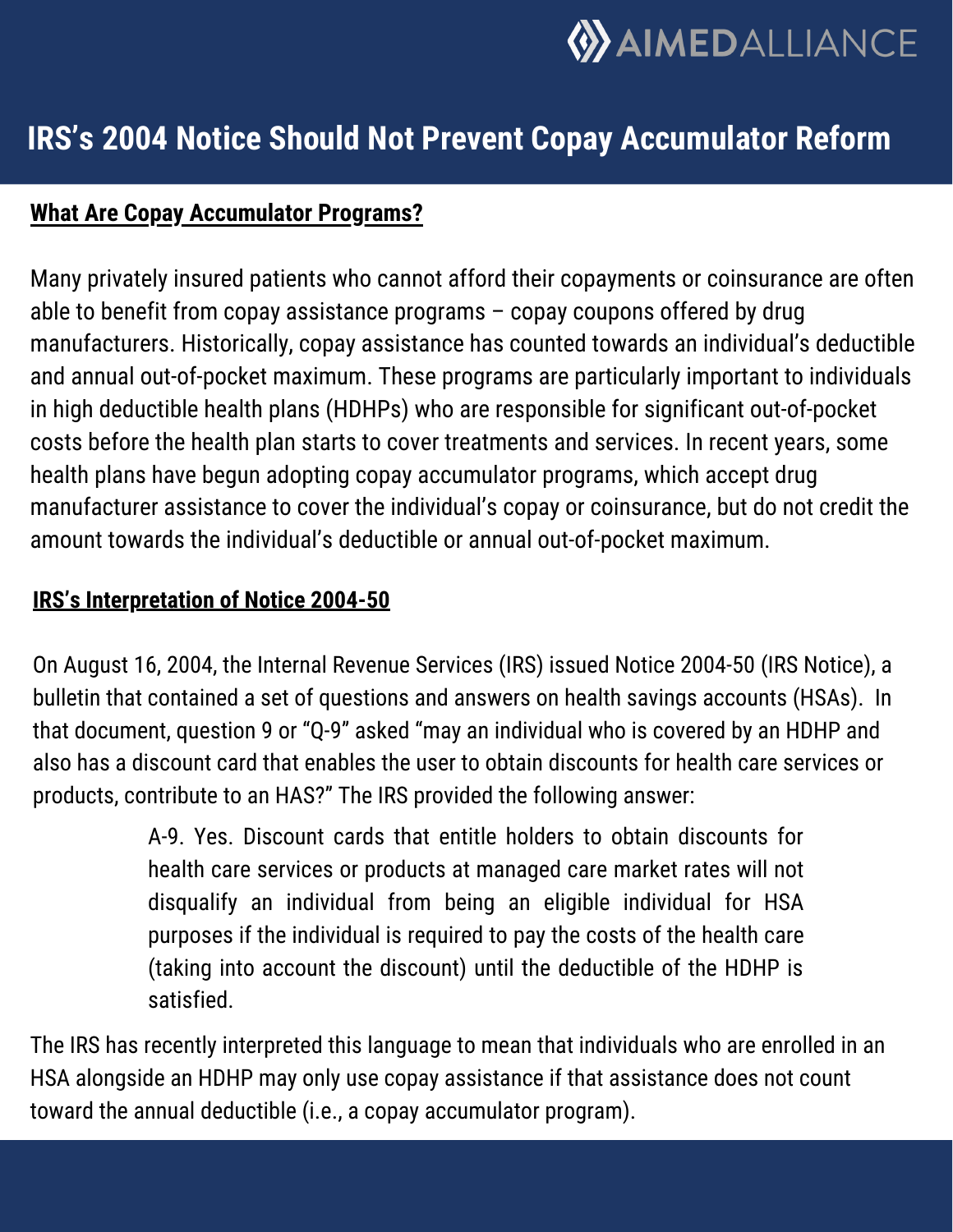

#### **Why Is the IRS's Interpretation Important?**

The U.S. Department of Health and Human Services (HHS) and Department of Treasury have relied on the IRS interpretation. In 2019, all three agencies revoked protections that would have prevented exchange plans and employer-sponsored plans from using copay accumulator programs if a patient was prescribed a brand medication and no generic equivalent was available. States are also beginning to adopt this interpretation as they begin to pass legislation limiting the use of copay accumulator programs.

However, the IRS interpretation is flawed and should not be adopted.

# **The IRS Notice Is Not Legally Binding**

The IRS Notice is a guidance document that does not carry full force of the law. According to the Office of Management and Budget's Final Bulletin for Agency Good Guidance Practices, guidance documents are not legally binding. Thus, federal agencies and state governments are not bound by the IRS Notice.

#### **The IRS Interpretation of the Notice Is Wrong**

The IRS's interpretation of the 2004 Notice is wrong. The Notice only precludes "discount cards" from contributing to the individual's annual out-of-pocket maximum. Discount cards and manufacturer copay assistance are not the same thing. Discount cards typically refer to thirdparty programs that are often used as an alternative to health insurance. Thus, patients without health insurance can use these discount cards to receive their prescription drugs at a lower cost. Discount cards have no annual cap. Copay assistance is distinguishable because copay assistance has a finite annual cap.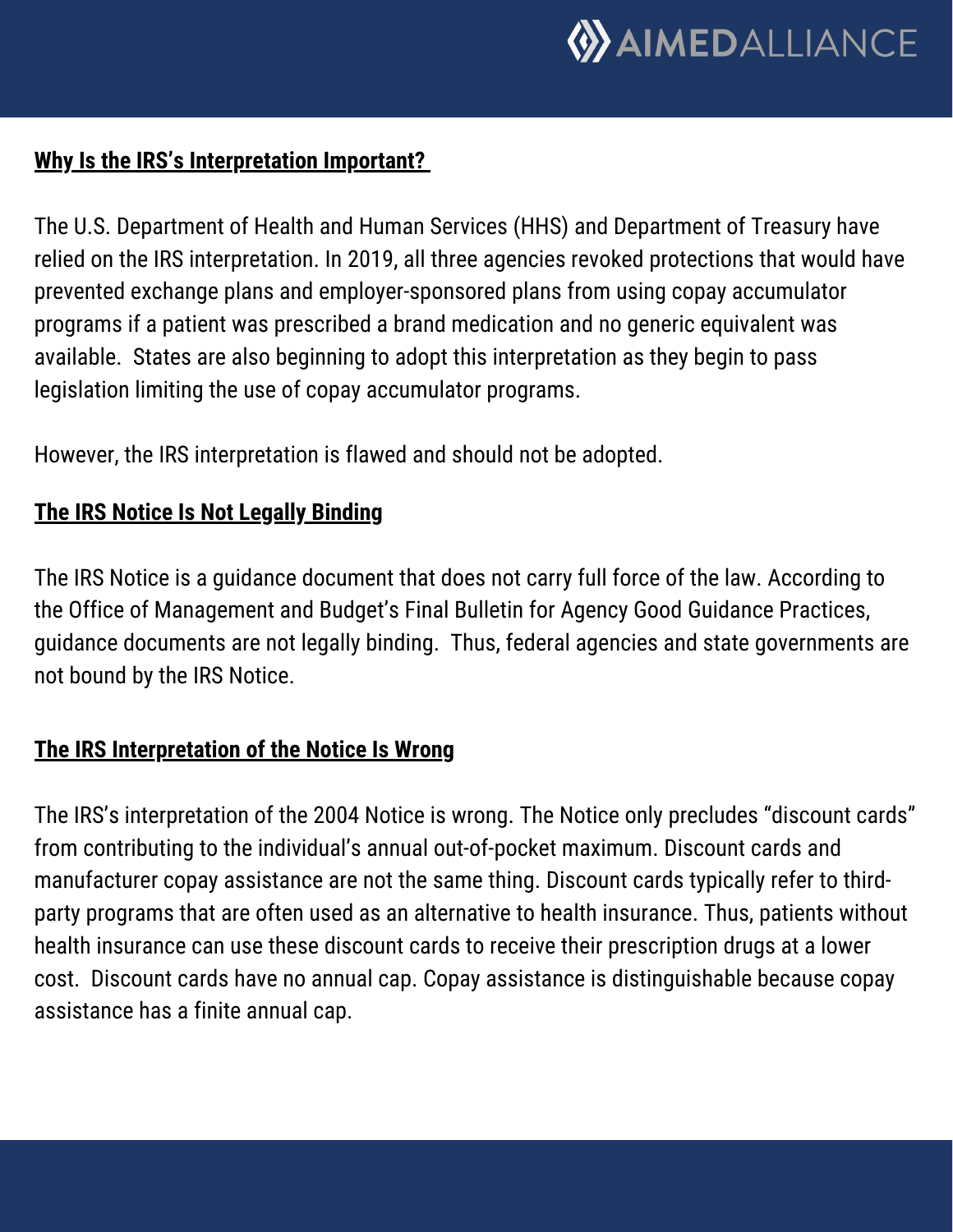

Additionally, copay assistance programs were not a common practice in 2004. Therefore, it is unlikely that the drafters of the 2004 guidance intended to include copay assistance programs under the definition of discount cards. Moreover, unlike discount cards, which have not historically counted towards annual out-of-pocket maximums, copay assistance has counted towards an individual's annual out-of-pocket maximum. It is only recently that health plans have begun enacting copay accumulator programs and that these contributions have stopped counting towards the patient's cost-sharing requirements.

#### **The IRS Notice Is Inconsistent with the HSA Statute**

HSAs were created under 26 U.S. Code § 223. To qualify for an HSA, holders must: (1) have an HDHP; (2) be solely covered by their plan and not on another plan; (3) be under the age of 65; and (4) not be claimed as a dependent on someone else's federal tax form. Thus, the statute essentially provides an enumerated list as to what disqualifies an individual from having an HSA account. No other disqualifications are listed. While the 2004 Notice references the statute, it is entirely unclear how the IRS came up with its interpretation that an individual's use of copay assistance would disqualify them from contributing to their HSA account.

# **To The Extent that It Is Persuasive, the IRS Notice Should Be Narrowly Interpreted**

Even if federal agencies and state governments elect to adopt the IRS Notice on this issue, the Notice can be interpreted narrowly. Currently, some have stated that, in light of the IRS Notice, bans on copay accumulator programs cannot apply to any HDHP with an HSA. However, this interpretation is too broad. The IRS interpretation would only apply to individuals who are (1) enrolled in an HDHP; (2) actually use their HSAs; and (3) apply for copay assistance. It should not be applied broadly across all enrollees of a particular HDHP. This interpretation is consistent with other IRS guidance, which provides that only the specific HSA beneficiary is responsible for managing HSA distributions, ensuring the money is used exclusively for qualified medical expenses, and returning any money that is overspent from the HSA.